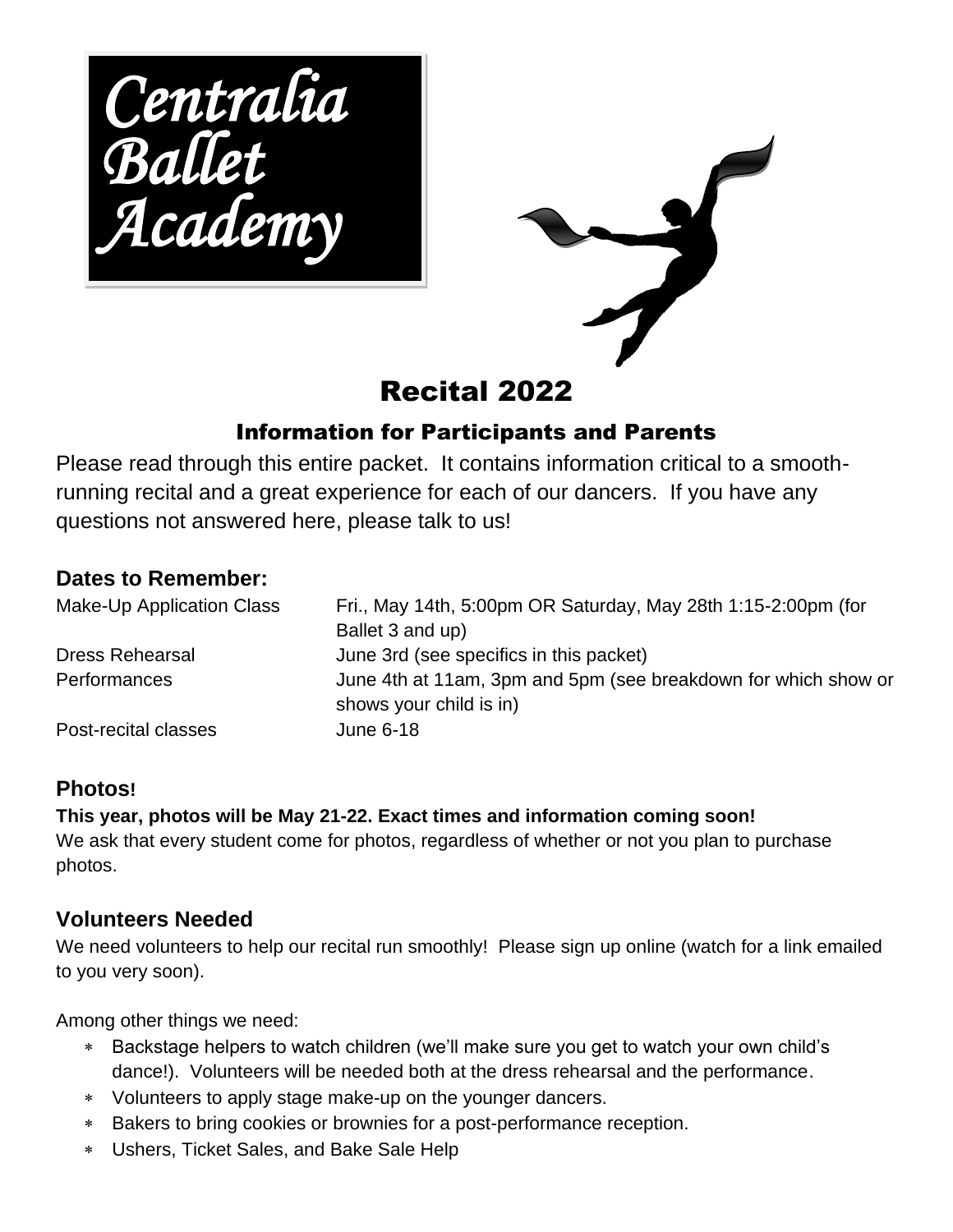# **Dress Rehearsal**

Friday, June 3rd at Corbet Theatre, Washington Hall, Centralia College, Centralia

## **\*REQUIRED FOR ALL PARTICIPANTS\***

Parents should plan on dropping children off at the back of Washington Hall (off of Pear Street). Corbet Theatre is housed in this building. Dancers in Explore Dance, Explore Ballet, Ballet I, 1b, 2a and 2b, as well as Boys Ballet, Kids Hop, Musical Theatre, Tap 1 and Tap 1b should go into the black box theatre (first left on entering building). Students in Ballet 3-5, Teen Tap, Tap 2, Guys Ballet, Character and Lyrical 2 will go to dressing rooms. We will have signs/people there to guide you. We ask that only parents signed up to volunteer stay with children, as there is limited space. Parents may enter the theater to watch dress rehearsal, if they wish. Children will be able to sit with their classes to watch the other classes during dress rehearsal.

- 4:30pm Ballet IIa V/Lyrical 2 "call" (**please arrive by this time**) warm-up class
- 5:00pm Tap Call Warm-Up/run-throughs
- 5:15pm Call for all others
- 6:00pm Approximate start time
- 8:30pm Approximate end time

# Show Time!

#### **Saturday, June 4th**

#### **11:00am show (not in show order):**

- $\star$  Boys Explore Dance
- $\star$  Explore Ballet 1/2 (Wednesday 3pm class)
- $\star$  Ballet 1 (Tuesday 5pm class)
- $\star$  Ballet 1 (Friday 4pm class)
- $\star$  Ballet 1b (Thursday 6:30)
- $\star$  Kids Hop
- $\star$  Musical Theatre (Friday 4pm)
- $\star$  Ballet 3
- $\star$  Ballet 4/5
- $\star$  Lyrical 2
- $\star$  Tap 2
- $\star$  Senior Dance
- $\star$  Jazz 2 (Thursday 7:30)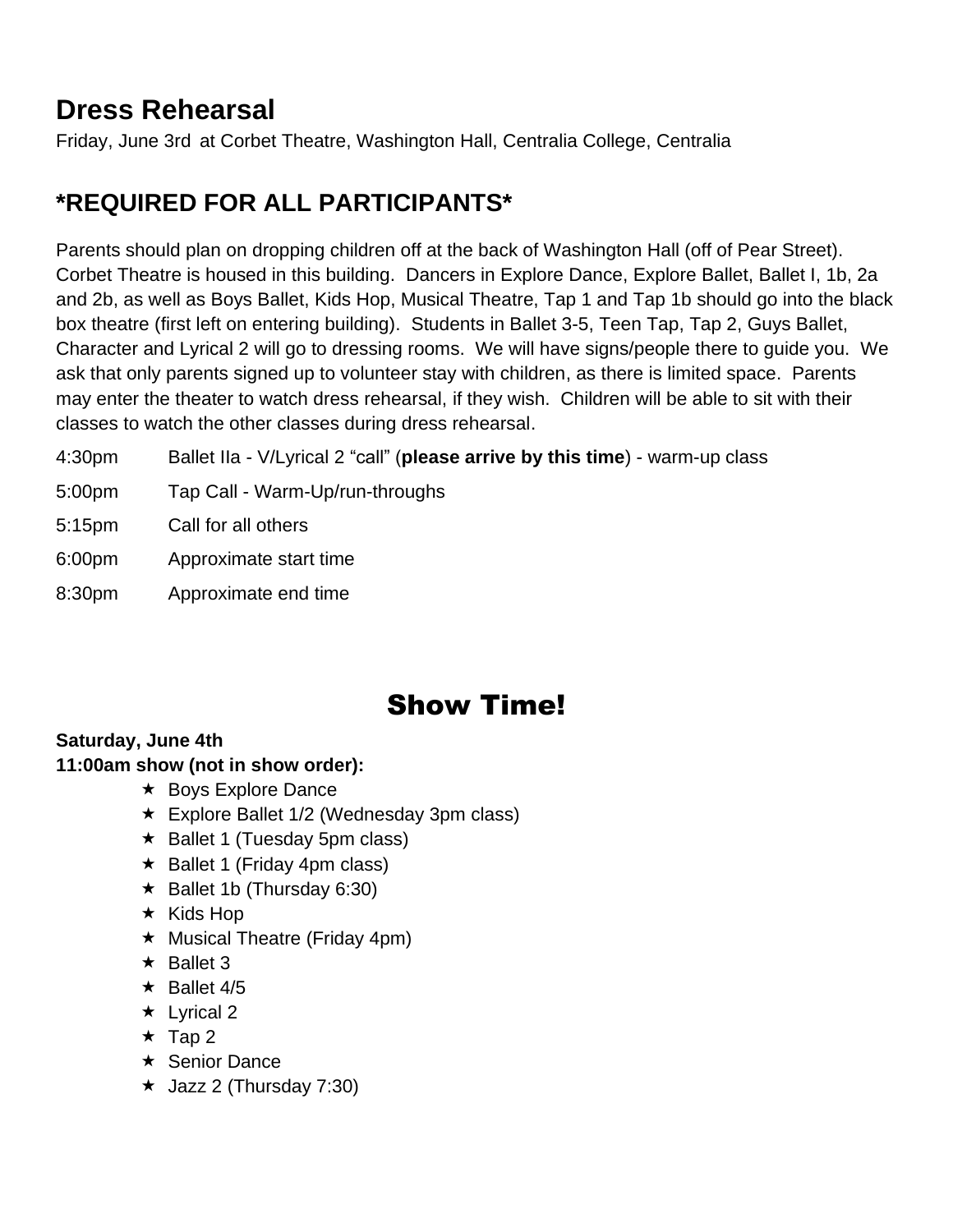#### **3:00pm show (not in show order)**

- Explore Dance 4/5 (Monday 3:15pm AND Saturday 10:30am classes)
- $\star$  Explore Dance 5/6 (Thursday 4:45pm class)
- Explore Ballet 1/2 (Saturday 12noon class)
- $\star$  Explore Ballet 2 (Tuesday 4pm class)
- Boys/Guys Ballet (Saturday 9:45 and 10:45am classes)
- $\star$  Lyrical 1
- $\star$  Lyrical 2
- **★ Character**
- $\star$  Ballet 4/5
- $\star$  Senior Dance
- Pointe/Partnering (Monday 8pm and Thursday 5:30 classes)
- $\star$  Jazz 2 (Thursday 7:30)
- Teen/adult Ballet (Tuesday 7:00 class)

#### **5:00pm show (not in show order)**

- Explore Dance 5/6 (Monday 4pm class)
- Explore Ballet 1 (Wednesday 4pm class)
- $\star$  Ballet 1 (Friday 5pm class)
- $\star$  Tap 1 (Monday 5pm)
- $\star$  Tap 1b (Monday 6:30)
- $\star$  Teen Tap (Wednesday 5:45)
- $\star$  Tap 2 (Monday 5:45)
- $\star$  Combined tap number
- $\star$  Boys Ballet 2 (Friday 6:30 class)
- $\star$  Ballet 2a
- $\star$  Ballet 2b
- $\star$  Jazz 1(Friday 6:15)
- $\star$  Jazz 2 (Thursday 7:30)
- Pointe/Partnering (Monday 8pm and Thursday 5:30 classes)

As with dress rehearsal, dancers should be dropped off at the back of Washington Hall. We can only allow parents signed up to volunteer to stay with the children. Rest assured that they will be well looked after. Children will need to stay backstage the entire show, both for their safety and to give them a sense of a professional performance experience.

## **Call times (please be on time!)**

- 9:30am Ballet 3-5/Jazz 2/Lyrical 2 Call for 11am show (warm up)
- 10:00am Call for all others in 11am show
- 11:00am Showtime!
- 2:15pm Call for 3:00 show (all)
- 3:00pm Showtime
- 4:00pm Call for 5pm show for Ballet 2a-5 students (warm up)
- 4:15pm Call for all others in 5pm show
- 5:00pm Showtime

There will be an informal reception following each performance.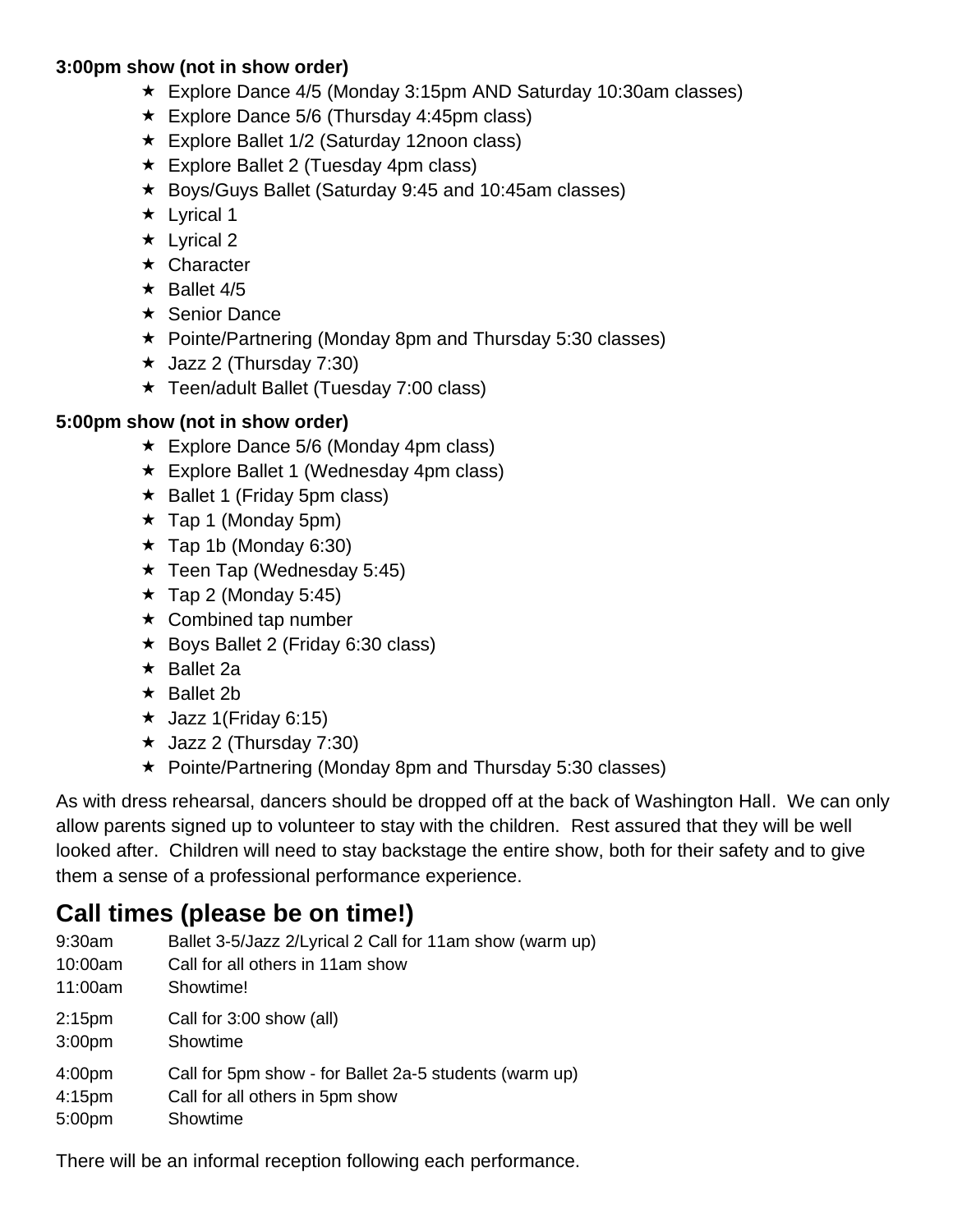#### **Make-Up**

Performers wear make-up on stage to counter the effect of stage lighting, which washes out facial features. On our young students, we will keep make-up application light. However, we do want to be able to see each of their faces on stage! We will supply make-up and ensure that it is applied in a sanitary manner. If you prefer to supply your own, please let us know so that we can make sure you know exactly what you need.

**Dancers in levels 3 and up that have not already done so, are asked to attend a make-up application class on Saturday, May 14th at 5pm or Saturday May 28th at 1:15pm .** Other students ages 11 and up, who would like to take the class may. See Nancy/reception for information on needed items. Students who take the Make-Up Application class will be expected to supply and do their own make-up. We are asking that these students do their make-up at home before coming to the theater if possible to reduce crowding in the dressing room. *Please note: if you plan to do your own make-up, please take the class!*

#### **Other Important Information:**

#### **What to Bring**

- $\star$  Costume pieces for which you are responsible (see attached info)
- $\star$  Ballet shoes, tap shoes and/or jazz shoes (whatever is needed for your dance or dances)
- $\star$  Hair kit (hair rubber bands, plenty of hair pins, hair net and a spare, gel or hairspray, brush or whatever you need for performance ready hair)
- $\star$  Water bottle
- $\star$  Books, quiet games, etc. to keep you busy while you wait

Please do NOT bring:

- $\star$  Valuables
- $\star$  Food and drink (other than water) they will not be permitted backstage
- $\star$  Loud games

#### **Recording the Show**

Please note that no flash photography will be permitted during the performance, as it is a serious hazard to the dancers.

We will have a videographer and videos will be available to purchase. More information on both videos and photos available to purchase will be available soon.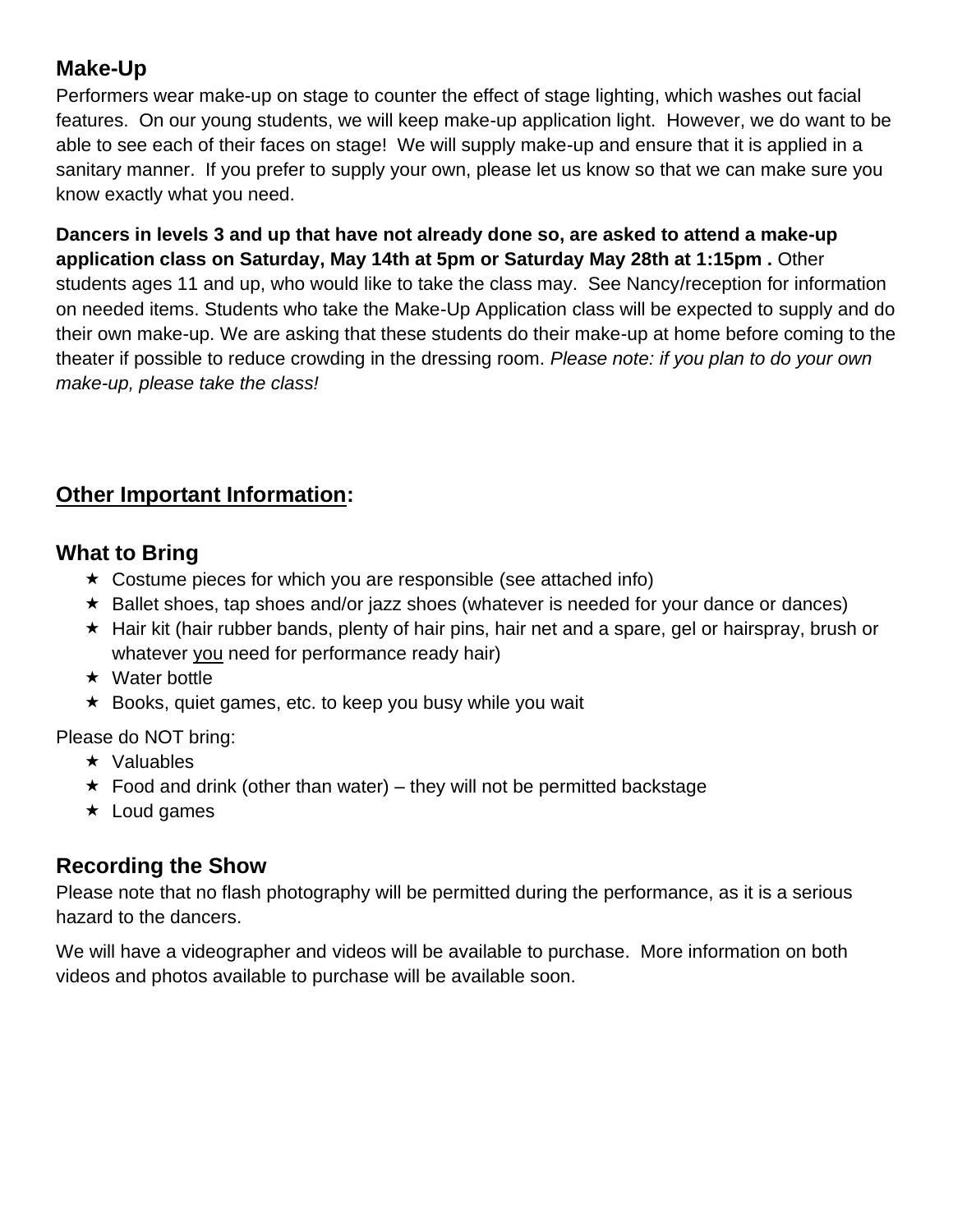# **General Costume Information**

Information specific to your child's class follows. The following apply to all classes:

- Girls in all Explore Dance, Explore Ballet and Ballet classes should have pink footed tights and pink leather ballet shoes.
- Girls: Underwear should not be worn underneath, as it will show. Most tights have linings in them, making underwear unnecessary.
- Girls: If you are in multiple dances, we recommend you buy and wear a nude colored leotard underneath.
- Boys in Explore Ballet and all ballet classes should have black tights and black shoes, as well as either their white leotard or dance belt. Explore Dance boys may have black leggings instead of tights and leotard.
- \* Any shoes with drawstrings (ballet slippers) should have the drawstrings tucked inside the shoe and duct-taped in place. If you have not already done so, we recommend knotting the drawstring and trimming it, leaving just enough to allow adjustment if needed.
- $\star$  No jewelry (except stud earrings) or hair accessories unless they are part of the costume.
- $\star$  Boys should have hair combed neatly back from the face.
- $\star$  ALL GIRLS IN EXPLORE BALLET AND BALLET CLASSES SHOULD HAVE HAIR IN A BUN WITH THE BANGS SLICKED BACK (If your child has hair too short for a bun, talk to us about alternatives.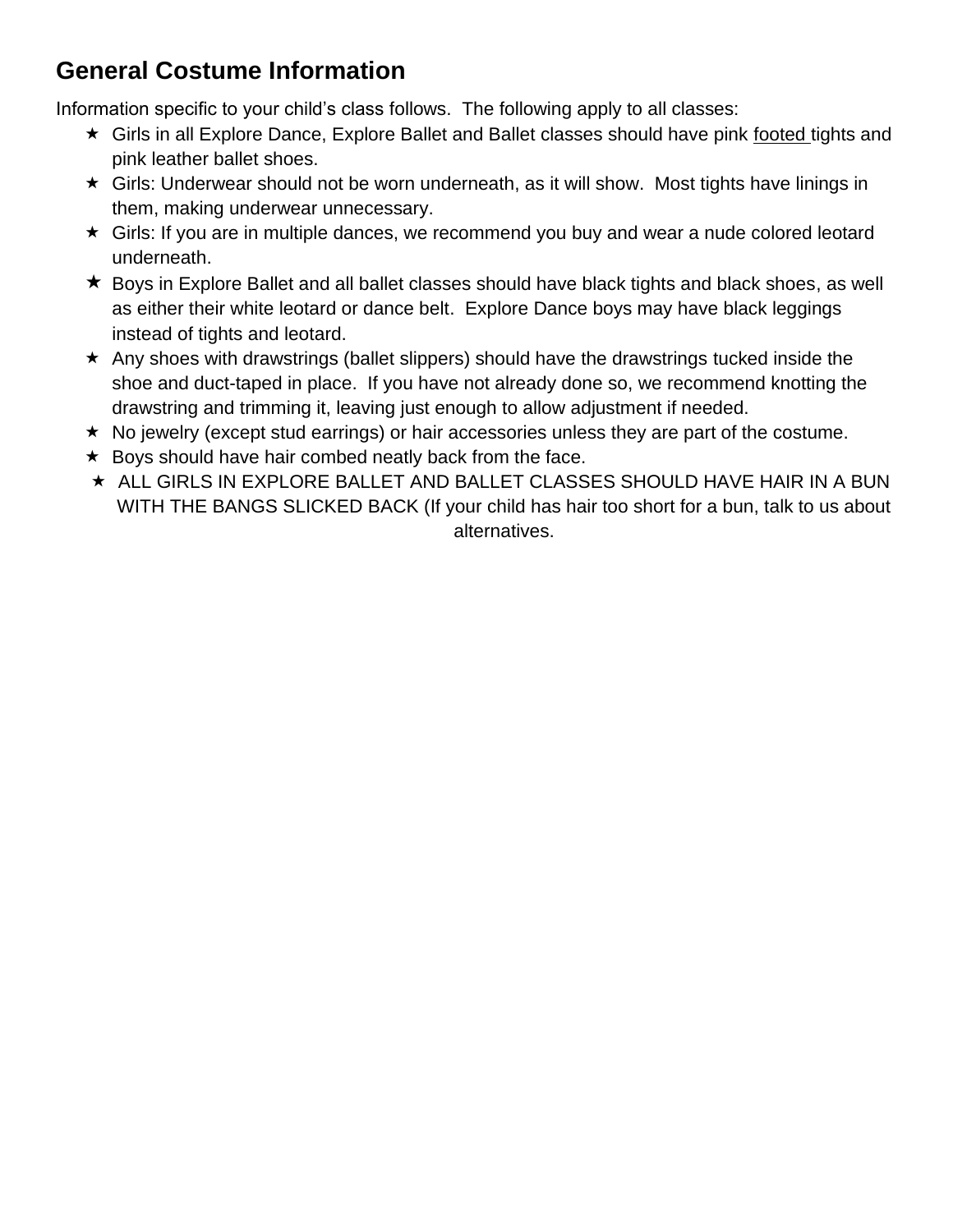# **Costume Pieces to Provide:**

#### **Explore Dance 4/5 (Monday 3:15, Saturday 10:30)**

Girls: Dress Code leotard (pink), pink footed tights, pink leather ballet shoes Hair should be in a bun or neat pony tail with bangs slicked back

#### **Explore Dance 5/6 (Monday 4:00, Thursday 4:45)**

Girls: Dress Code leotard (lavender), pink footed tights, pink leather shoes. Thursday class hair should be in a bun or neat pony tail with bangs slicked back; Monday class will need neat braids.

#### **Explore Ballet I and I/II (Wednesday 3:00, Wednesday 4:00. Saturday 12:00)**

Girls: Dress Code leotard (blue), pink footed tights, pink leather shoes. Hair should be in a bun with bangs slicked back. If your child has hair too short for a bun, talk to us about alternatives.

#### **Explore Ballet II (Thursday 4:00)**

Girls: Dress Code leotard (white), pink footed tights, pink leather shoes.

Hair should be in a bun with bangs slicked back. If your child has hair too short for a bun, talk to us about alternatives.

Boy: black footed tights (and dance belt or leotard), black ballet shoes, white button front collared shirt (long-sleeved)

### **Explore Dance Boys (Tuesday)**

Black ballet shoes, black leggings or tights

#### **Boys Ballet (Fridays 6:30, Saturdays 9:45)**

Black shoes, Black tights, White leotard or dance belt

### **Older Boys' Ballet (Saturday 10:45)**

Black shoes, Black tights, White leotard or dance belt

### **Ballet I (Tuesday 5:00, Friday 4:00, Friday 5:00)**

Girls: Pink dress code leotard, Pink tights, Pink leather shoes Boys: Black tights, Black shoes , white long sleeved collared button front shirt

### **Ballet Ib (Thursday 6:30)**

Girls: Pink dress code leotard, Pink tights, Pink leather shoes

### **Ballet IIa (Tuesday 4:15/Friday 5:00)**

Girls: Lavender dress code leotard, Pink tights, Pink leather shoes Boys: Black tights, Black shoes, white leotard

#### **Ballet IIb**

Girls: Royal blue dress code leotard, Pink tights, Pink leather shoes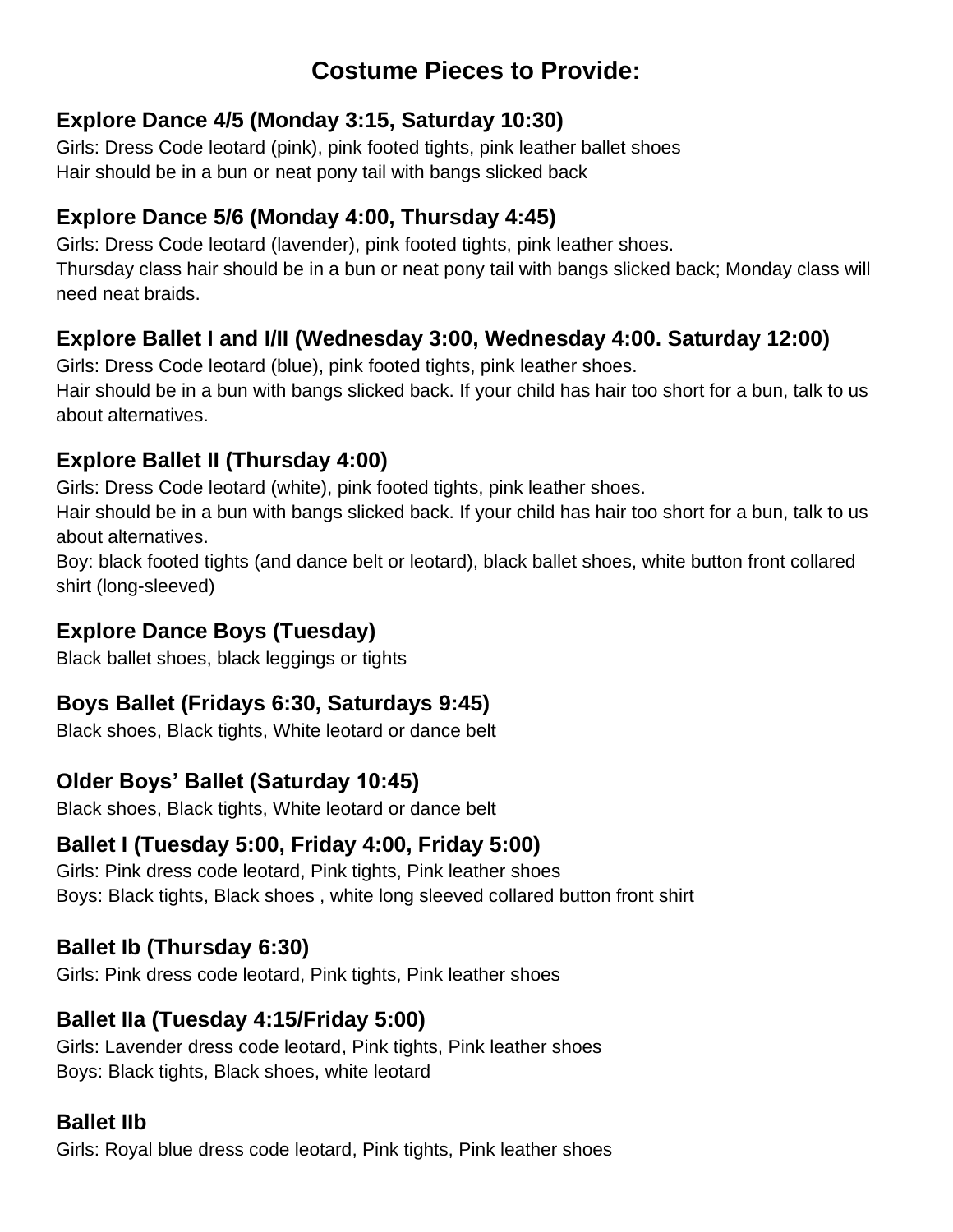#### **Ballet III**

Burgundy dress code leotard, Pink tights, Pink leather shoes Boy: black tights, black ballet shoes, white leotard or dance belt

#### **Ballet IV & V**

Girls: Hunter or Black dress code leotard, Pink tights, pink ballet shoes Boys: Black tights, White dress code leotard or dance belt, Black shoes, white long sleeved collared button front shirt

#### **Pointe I & II/Partnering (Monday 8:00 and Thursday 5:30)**

Girls: Pink tights, Pointe shoes Boys: White leotard or dance belt, Black tights, Black shoes

#### **Character**

Girls: Pink tights, black character shoes, last year's costume Boy: Black jazz shoes, black tights and costume being made

#### **Kids Hop (Thursdays 4:00)**

Shoes (jazz shoes or tennis shoes that have not been worn outside)

#### **Musical Theatre (Friday 4:00)**

Black jazz shoes, Oliver! outfit (see email about how to put this together), plus: Girls: white collared button front shirt, black bike shorts or spanks to wear underneath Hair should be secured out of the face (pony tails or buns are acceptable) Boy: white long sleeved collared button front shirt and gray shorts or agreed on alternative

#### **Jazz I (Friday 6:15)**

Girls: Black jazz shoes, some sort of tank style leotard or tank top in black or a matching bright color to wear underneath costume Hair - high or side pony tails if costume changes allow (talk to Nancy)

#### **Jazz II (Thursday 7:30)**

Black jazz shoes Talk to teacher about hair

#### **Lyrical I (Wednesday 5:45)**

Girls: nude colored foot undies, nude colored footless tights, nude leotard and white spanks Boys: Black pants, white shirt, black jazz shoes

#### **Lyrical II (Wednesday 6:30)**

nude colored footless tights, nude colored foot undies, black bike shorts

#### **Tap 1 (Monday 6:15)**

Girls: Tap shoes, nude-colored tights Boys: Black dress pants, black socks, plain white (round neck) T-shirt